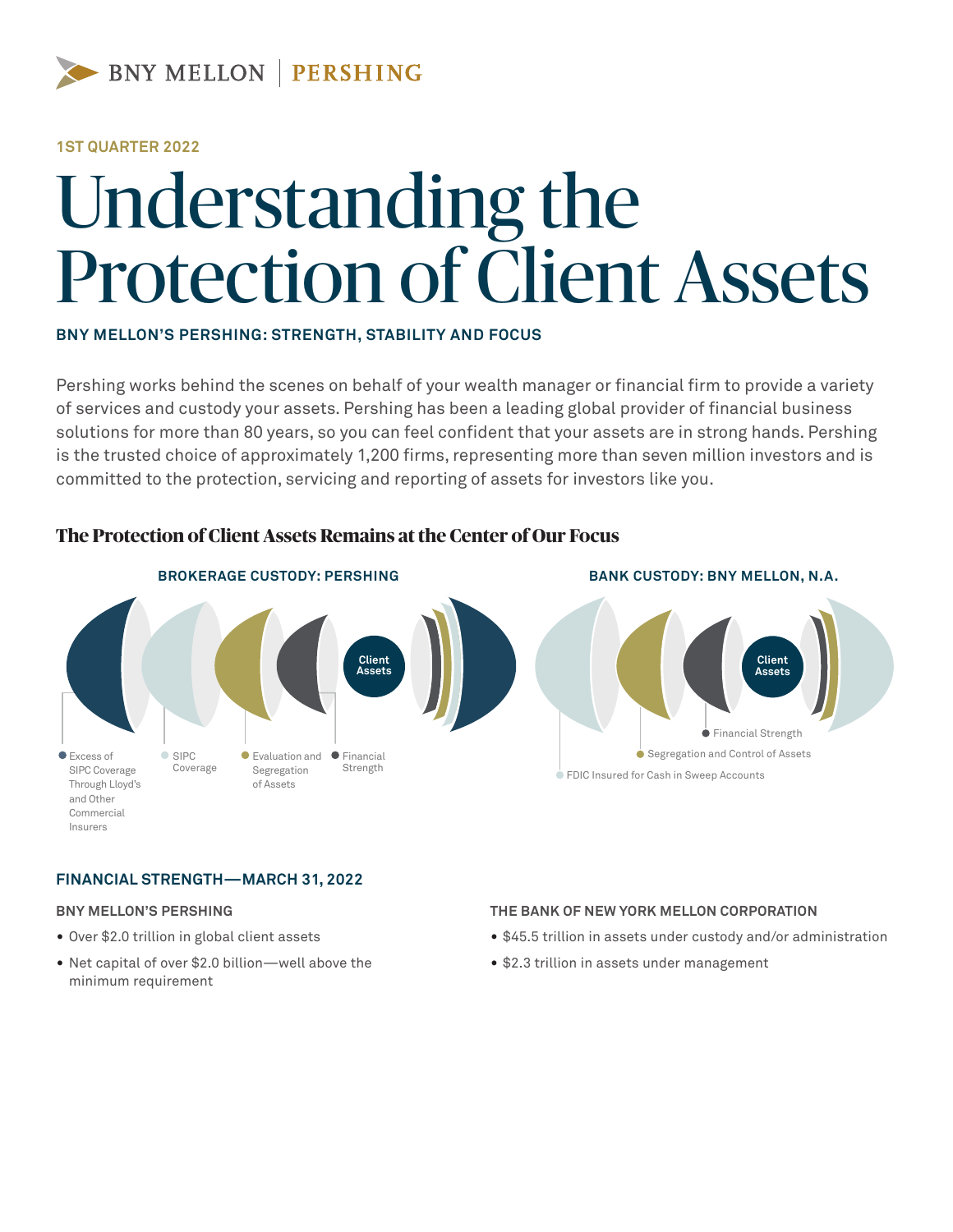## **Segregation and Control of Assets**

#### **BROKERAGE CUSTODY: PERSHING**

Pershing's core financial strength provides the first measure of protection for our global client assets. Our parent company, BNY Mellon, is one of the world's largest global custodians. While financial strength does not protect against loss due to market fluctuation, our internal controls and regulatory oversight help maintain our stability and focus.

Pershing protects client assets through rigorous internal control measures. An annual audit by a major independent audit firm and the audit team at our parent company, BNY Mellon, helps to monitor controls that are in place. In addition, a Service Organization Control report conducted by an independent audit firm provides additional evaluation of the design and operating effectiveness of Pershing's internal controls.

Clients' fully paid-for physical assets are segregated from our own, with quarterly vault inspections conducted. In addition, we segregate cash and/or qualifying securities in special reserve bank accounts for the exclusive benefit of clients, to protect clients' funds in the unlikely event of Pershing's failure and liquidation.

Pershing is a FINRA member broker-dealer registered with the U.S. Securities and Exchange Commission (SEC). Pershing is registered in all 50 states as well as the District of Columbia and Commonwealth of Puerto Rico, and certain foreign jurisdictions.

#### **BANK CUSTODY: BNY MELLON, N.A.**

BNY Mellon, N.A.'s structure requires clients' securities be segregated from the securities of the bank, and from those of other clients. The securities in a client's account with BNY Mellon, N.A. are the property of that client and are held in nominee name. As clients' assets and accounts are separately accounted for, creditors of The Bank of New York Mellon Corporation and those of BNY Mellon, N.A., and their subsidiaries do not have any rights to the securities in client accounts. Shares of money market mutual funds, as investment securities, also fall within this rule. Any asset, of course, is subject to losses or gains from an investment perspective.

There are also established regulatory controls that cover our institution. As a publicly traded company, The Bank of New York Mellon Corporation periodically files publicly available reports with the SEC. In addition, as a financial holding company, it is regulated by the Board of Governors of the Federal Reserve System. BNY Mellon, N.A. is regulated by the Office of the Comptroller of the Currency, which is part of the U.S. Department of the Treasury.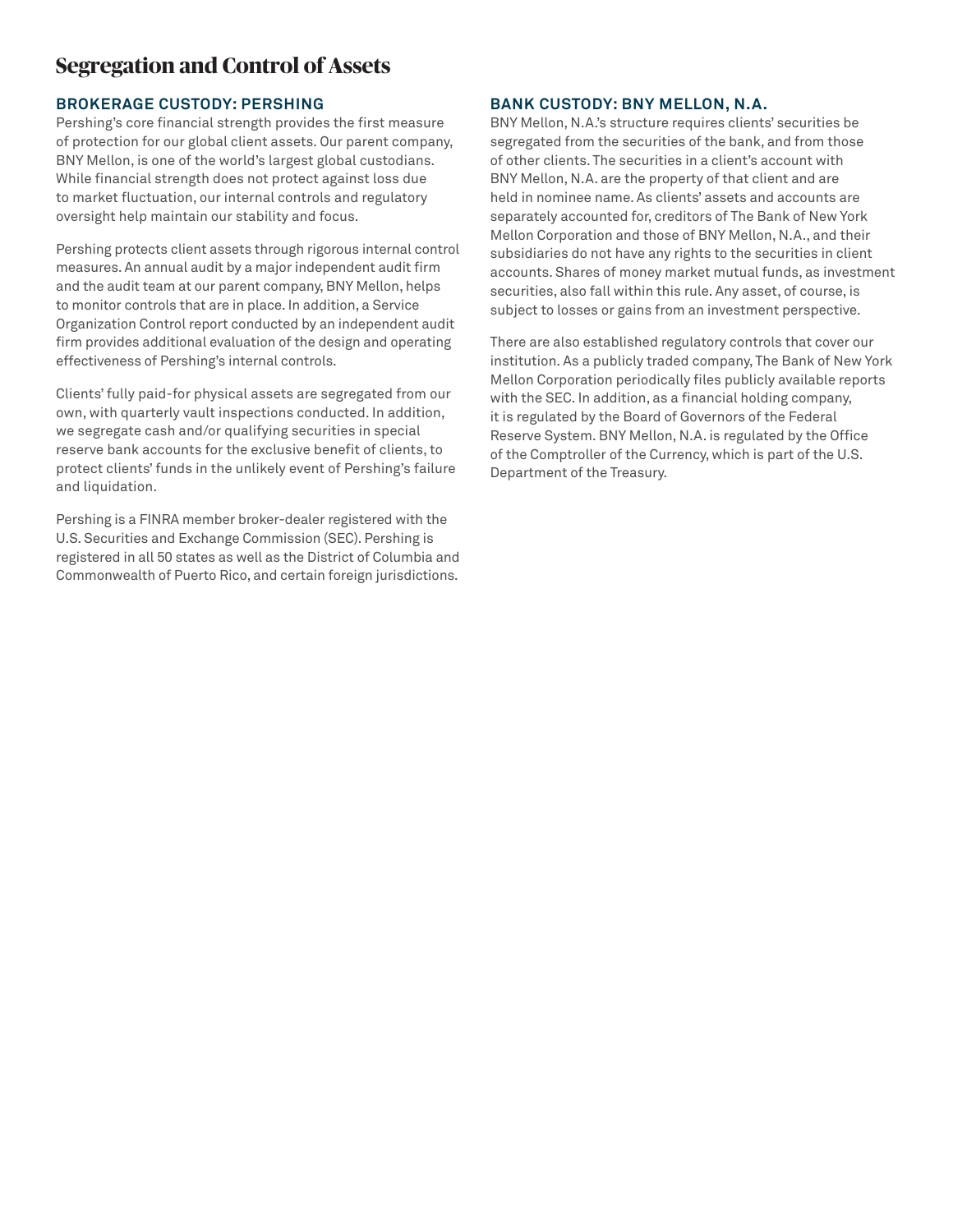# **Additional Protection**

#### **BROKERAGE CUSTODY**

#### **Securities Investor Protection Corporation® (SIPC®) Coverage**

Pershing is a member of SIPC. Securities in your account protected up to \$500,000. For details, please see www.sipc.org.

### **Excess of SIPC Coverage Through Underwriters at Lloyd's and Other Commercial Insurers**

In addition to SIPC protection, Pershing provides coverage in excess of SIPC limits from certain underwriters in Lloyd's insurance market and other commercial insurers. The excess of SIPC coverage is valid through February 10, 2023 for Pershing LLC accounts. It provides the following protection for Pershing LLC's global client assets:

- An aggregate loss limit of \$1 billion for eligible securities over all client accounts
- A per-client loss limit of \$1.9 million for cash awaiting reinvestment—within the aggregate loss limit of \$1 billion

SIPC and the excess of SIPC coverage do not protect against loss due to market fluctuation.

An excess of SIPC claim would only arise if Pershing failed financially and client assets for covered accounts—as defined by SIPC—cannot be located due to theft, misplacement, destruction, burglary, robbery, embezzlement, abstraction, failure to obtain or maintain possession or control of client securities, or to maintain the special reserve bank account required by applicable rules.

#### **BANK CUSTODY**

#### **Federal Deposit Insurance Corporation (FDIC) Protection**

BNY Mellon, N.A. clients holding bank cash deposits—which include a sweep account for bank custody products—receive separate protection.

The FDIC standard maximum insurance amount is \$250,000 per depositor, per insured bank, in each account ownership category. The FDIC rules are very specific. For a complete explanation of the FDIC's regulations, we encourage our clients to visit fdic.gov.